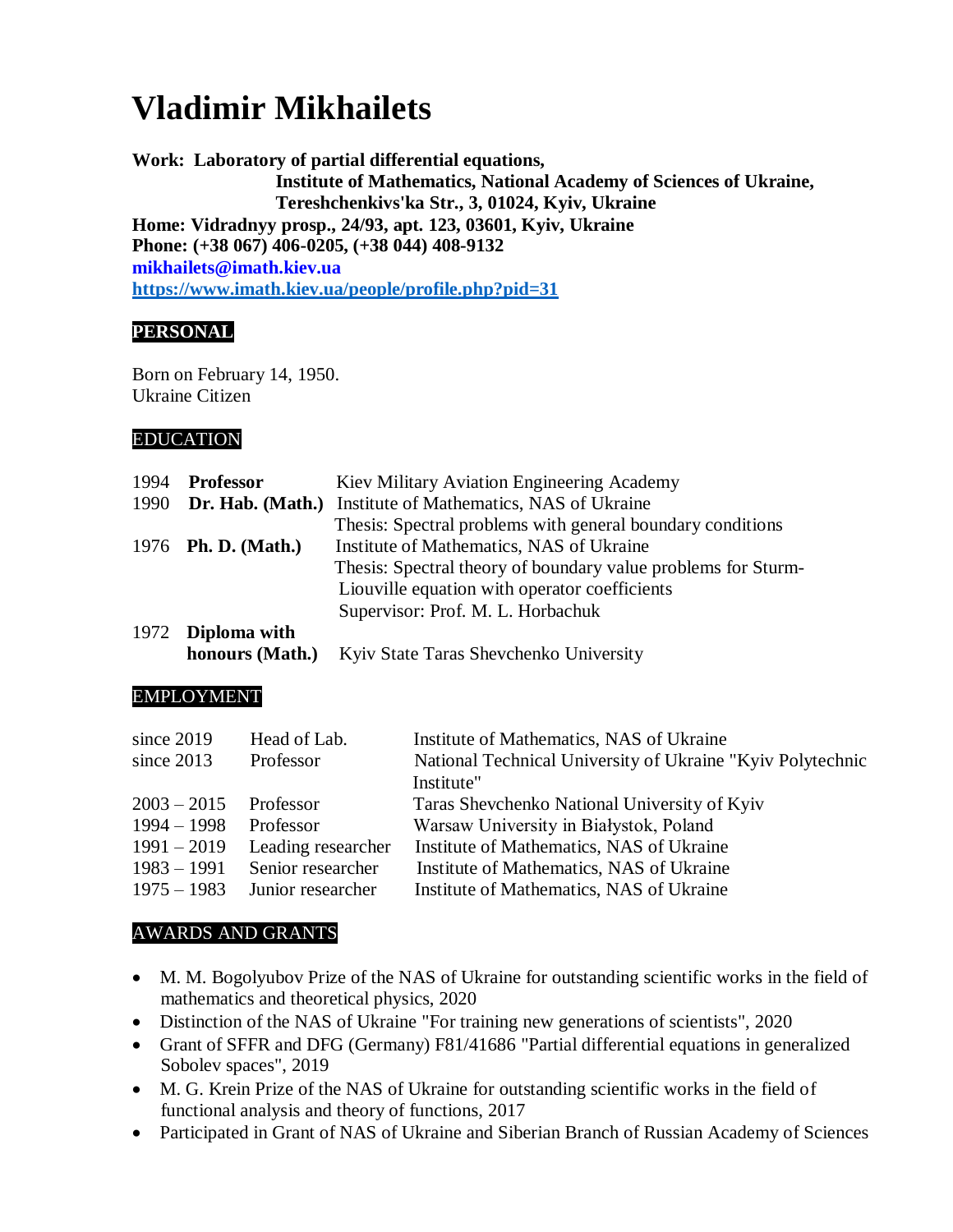"Inverse Problems of Modern Mathematical Physics", 2013 – 2014

- Participated in Grant of NAS of Ukraine and Russian Foundation for Basic Research 01-01-12 "Modern theory of evolution problems: fractional equations, integrated semigroups, numerical analysis, spectral theory", 2012 – 2013
- Bogolyubov Medal, Ukrainian Mathematical Congress, 2009
- Grant of Royal Society, Great Britain, 1998, 1999
- Grant of Royal Swedish Academy of Sciences, 1996, 1999

## ACTIVITIES

 Vice-chairman of the Expert Council in mathematics and mechanics of Ministry of Education and Science of Ukraine, since 2010

- Member of the editorial board of the Ukrainian Mathematical Journal
- Member of the editorial board of the Methods of Functional Analysis and Topology
- Member of Specialized Council for defence of doctoral and candidate theses D 26.206.01 at Institute of Mathematics, NAS of Ukraine.
- Member of Academic Council of Institute of Mathematics, NAS of Ukraine, since 2010
- Scientific advisor of 2 Dr. Hab. and supervisor of 10 PhD.

## RESEARCH INTERESTS

Functional analysis, operator theory, differential equations, spectral problems of mathematical physics

## PUBLICATIONS

More than 200 publications, including 2 monographs and more than 120 papers. h=23 (Google Scholar), h=14 (Scopus), h=12 (Web of Science).

## **Monographs**

1. Mikhailets V. A., Murach A. A. Hörmander Spaces, Interpolation, and Elliptic Problems. – Kyiv: Institute of Mathematics NASU. – 2010. – 372 p. (In Russian). 2. Mikhailets V. A., Murach A. A. Hörmander Spaces, Interpolation, and Elliptic Problems. – Berlin/Boston: De Gruyter, 2014. – 309 p.<https://doi.org/10.1515/9783110296891>

## **Selected Papers**

1. Mikhailets V. A., Sobolev A. V. Common eigenvalue problem and periodic Schrödinger operators // J. Funct. Anal. – 1999. – v. 165, no. 1. – p. 150-172. https://doi.org/10.1006/jfan.1999.3406

2. Goriunov A. S., Mikhailets V. A., Pankrashkin K. Formally self-adjoint quasi-differential operators and boundary-value problems // Electron. J. Diff. Equ.  $-2013$ .  $-\mathsf{N}^{\mathsf{D}} 101$ .  $-\mathsf{P}$ . 1-16. https://ejde.math.txstate.edu/Volumes/2013/101/abstr.html

3. Mikhailets V. A., Murach A. A. Interpolation Hilbert spaces between Sobolev spaces // Results Math. – 2015. – 67, no. 1–2. – P. 135–152. https://doi.org/10.1007/s00025-014-0399-x

4. Mikhailets V., Murach A., Soldatov O. Continuity in a parameter of solutions to generic boundaryvalue problems // Electron. J. Qual. Theory Differ. Equ.– 2016. – № 87. – P. 1-16.